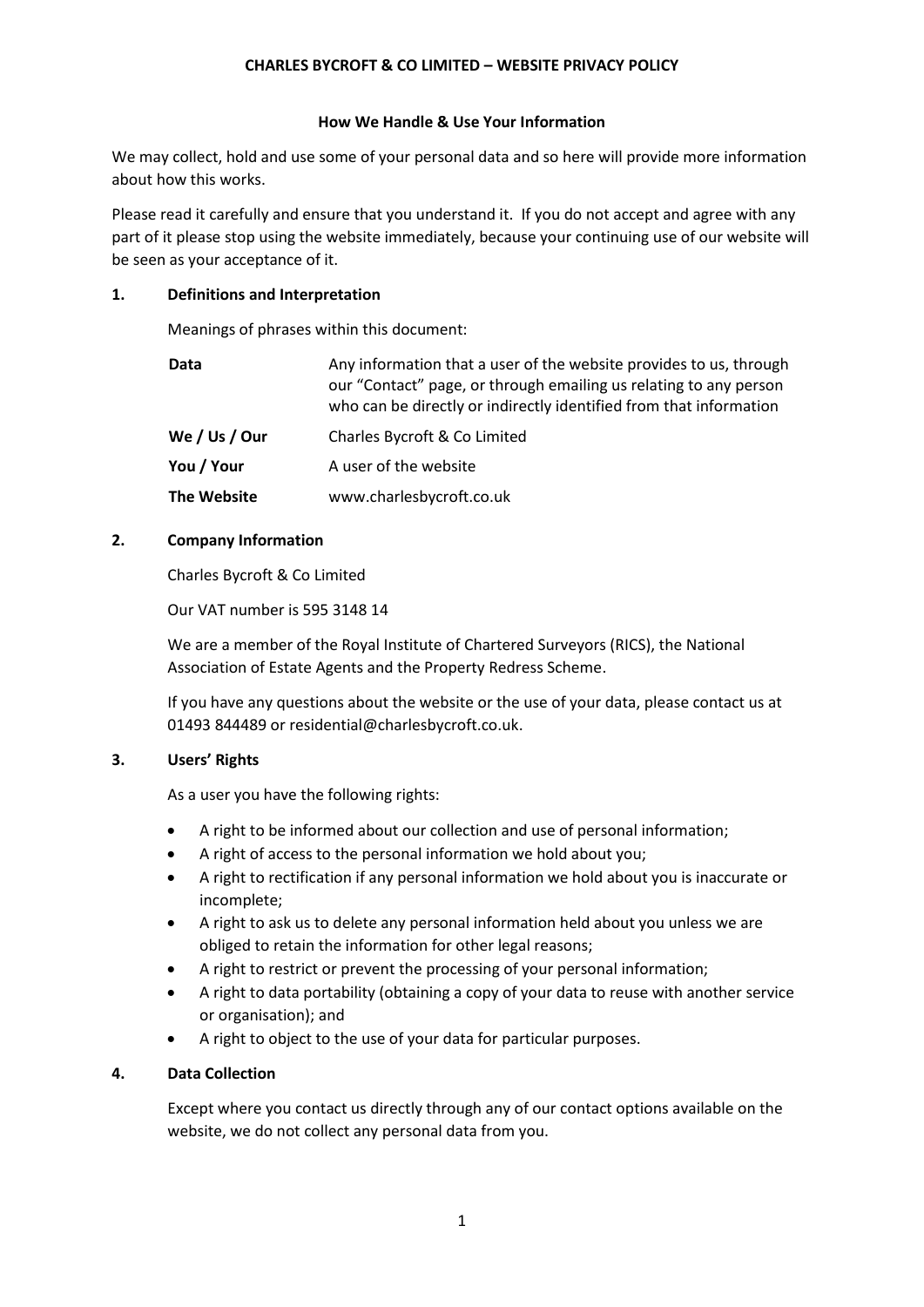### **CHARLES BYCROFT & CO LIMITED – WEBSITE PRIVACY POLICY**

If you contact us or send us an email, we will retain the details you provide to us including your name, your email address and any other information which you choose to give us.

However, we do place cookies on your computer or device.

### **5. Using Your Information**

Where we hold any personal information, it will be processed and stored securely, for no longer than is necessary considering the reason it was provided to us.

We will potentially:

- (a) Reply to your email;
- (b) Provide details on the properties requested, plus any others we think may interest you;
- (c) Offer or provide you with the services requested, plus any others we think may interest you; and
- (d) Telephone you.

We will delete your personal information once your request has been met or the service has been provided, except where:

- (i) You were interested in details of properties we are offering, then we will continue to hold your information in order to send you information on other properties that may interest you;
- (ii) You become a client or a buyer of a property;
- (iii) You require us to retain it for longer; or
- (iv) We are required to retain it for longer for other legal reasons.

You have the right to withdraw your consent to us using your data and to request that we delete it.

We will not share any of your data with any third parties for any purposes.

## **6. Storage of Your Data**

Your data will only be stored in the UK.

### **7. Accessing Your Data**

You have a right to ask for a copy of any personal information we hold on you free of charge. Please contact us to make a request at 01493 844489 or residential@charlesbycroft.co.uk.

### **8. Change to Our Policies**

We recommend that you check this page regularly to keep up to date as we reserve the right to change this Policy from time to time if our policies change or the law changes. Any changes will be posted on this page of the website and you will be deemed to have accepted changes to the Policy on your first use of the website following the changes.

### **9. Applicability**

This Policy applies only to your use of this website. The website may contain links to other websites. Please note that we have no control over how your data is collected, stored, or used by other websites and we advise you to check the policies of any such websites before providing data to them.